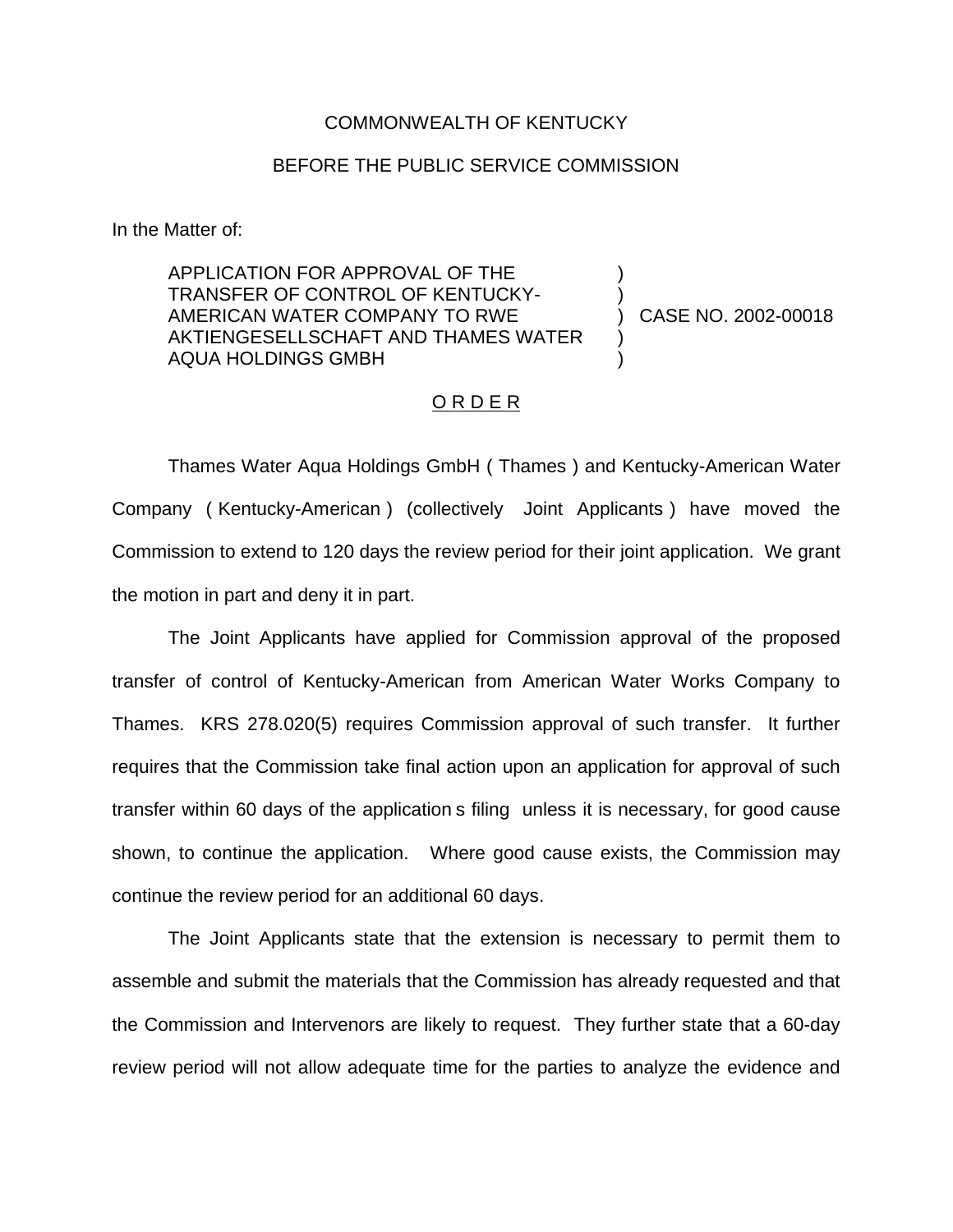that extending the review period will permit greater analysis of initial discovery requests and may avoid unnecessary discovery requests or testimony. They also note that Commission action at the outset of this proceeding will permit each party to better plan and use its resources. The Joint Applicants have further waived their rights to the issuance of a final order within 60 days of the filing of their application.

Having reviewed the motion, the Commission finds that good cause exists to extend the review period to 90 days. We note that the acquirer is a foreign national corporation and that many of its records are located outside the Commonwealth and the United States. In some instances, these records are in a foreign language and will require the production of translated versions. A 60-day review period will not permit the assembly and submission of all materials necessary for a complete review of the Joint Applicants application. Given Kentucky-American s significant role in central Kentucky s water supply and its importance to the economy of that region, careful and thorough consideration of all evidence relevant to the acquisition is required.

The Commission will not at this time extend the review period beyond 90 days. As this proceeding progresses, if a party believes that an additional extension of the review period is required, it may move for such extension. We will give careful consideration to such motion.

#### IT IS THEREFORE ORDERED that:

1. The Joint Applicants Motion for Extension of Review Period is granted in part and denied in part.

2. The period for reviewing the Joint Application is extended to 90 days.

-2-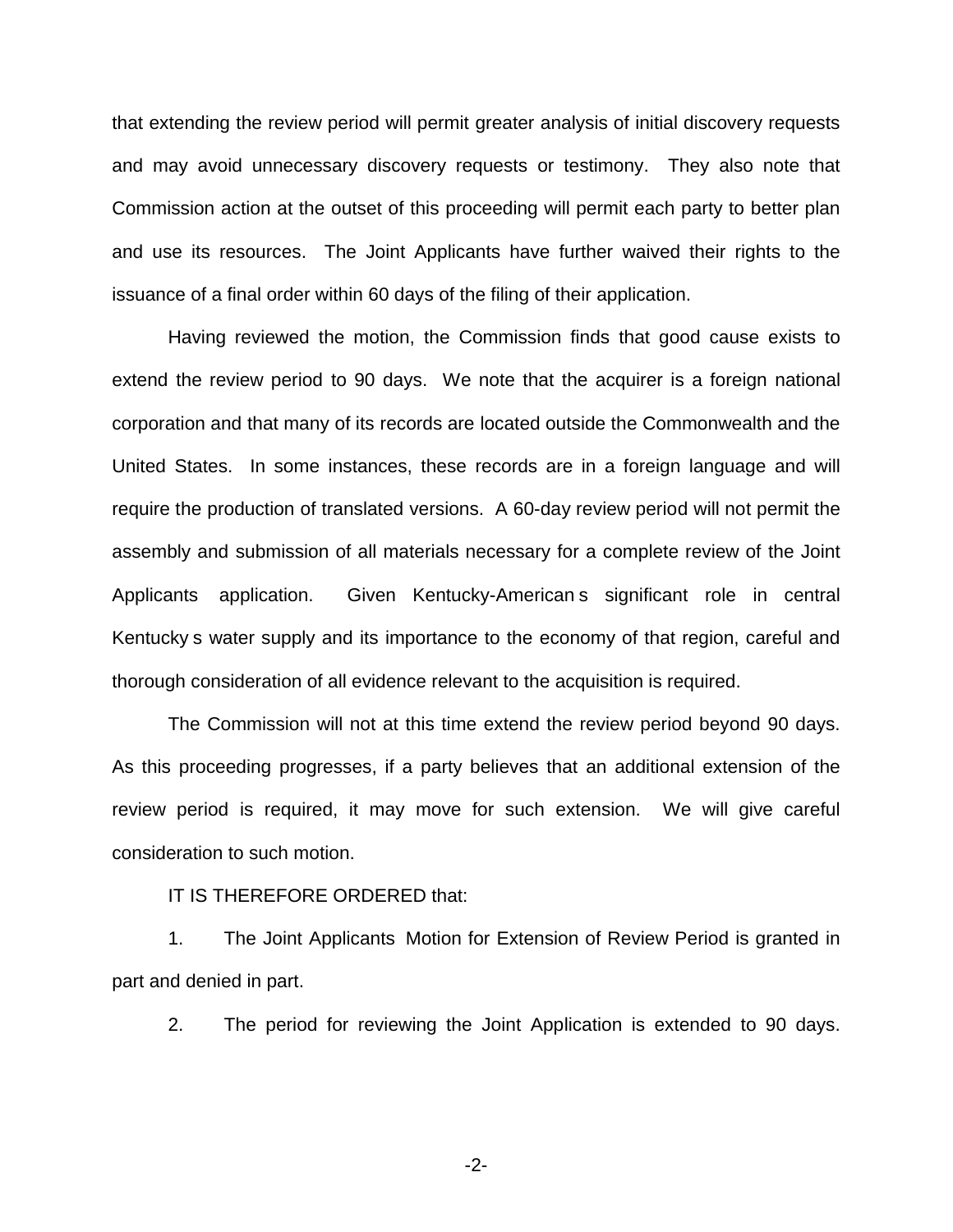3. The procedural schedule set forth in Appendix A to this Order shall be followed.

4. All parties shall follow the procedures set forth in the Commission s Order of January 30, 2002, regarding the filing of documents and materials with the Commission.

5. All interrogatories and requests for production of documents shall be appropriately indexed. All responses shall include the name of the witness who will be responsible for responding to the questions related to the information provided.

6. All parties shall respond to any interrogatories and requests for production of documents that Commission Staff submits in accordance with the procedural schedule set forth in Appendix A.

7. At any hearing in this matter, neither opening statements nor summarization of direct testimony shall be permitted.

8. Motions for extensions of time with respect to the schedule herein shall be made in writing and will be granted only upon a showing of good cause.

Done at Frankfort, Kentucky, this 15<sup>th</sup> of February, 2002.

By the Commission

ATTEST:

Deputy Executive Director